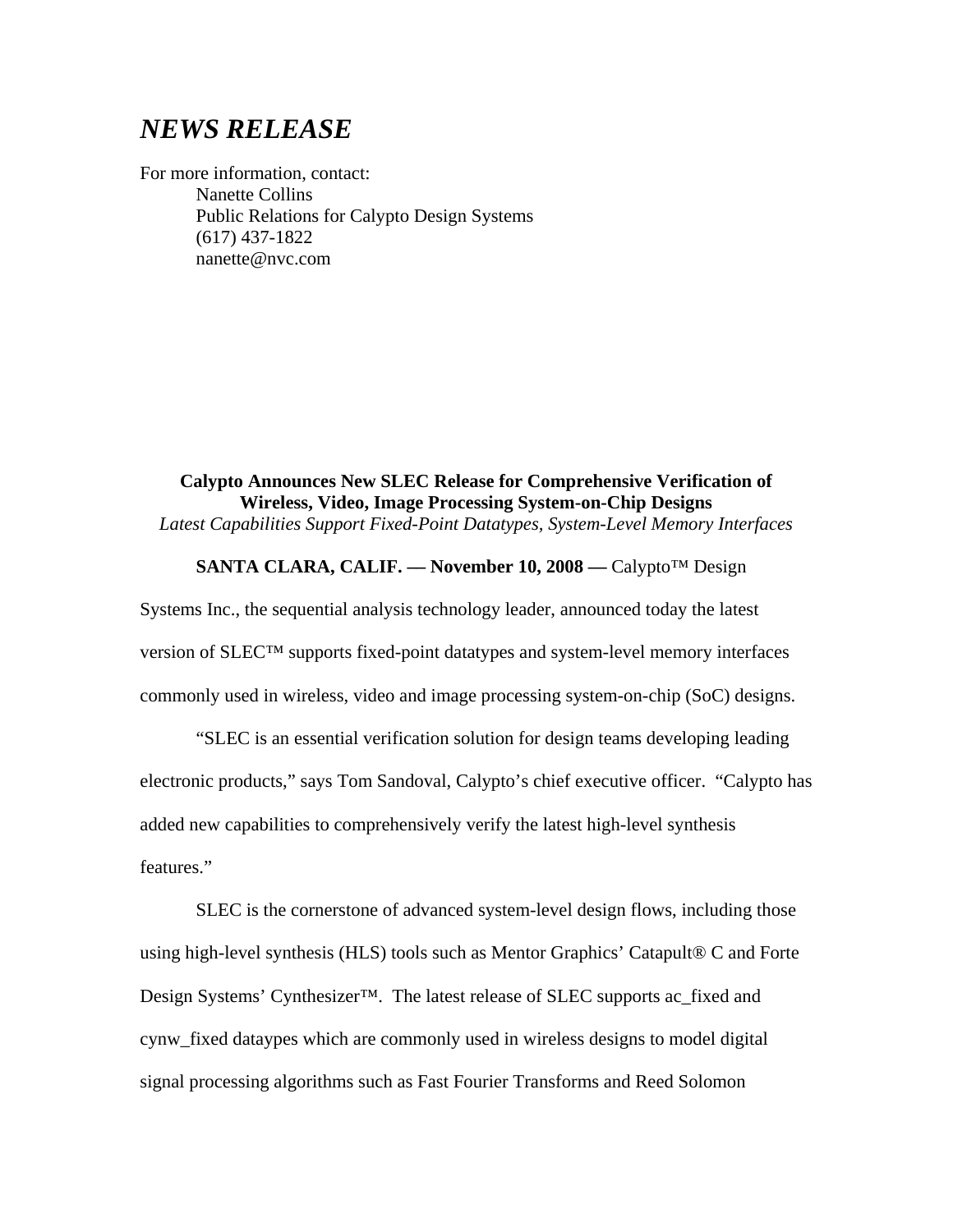decoders. SLEC comprehensively verifies the register transfer level (RTL) implementation generated by HLS without running time consuming simulations.

Similarly, SLEC supports ac\_windows and external memory interfaces which simplify system-level modeling of computations on large frames data typical in H.264 codec and edge detection designs.

Used by design teams around the world, SLEC proves the functional equivalence between designs with sequential differences. By verifying that two designs produce the same output for all possible inputs, over all time, the quality of verification that SLEC performs in minutes is equal to years of running simulation. Because SLEC does not require testbenches or assertions, engineers spend significantly less time developing verification environments and more time creating innovative SoC solutions.

#### **Pricing and Availability**

The latest release of SLEC is shipping now and runs on Linux.

For more details, contact Calypto at info@calypto.com.

### **About Calypto**

Founded in 2002, Calypto Design Systems Inc. empowers designers to create high-quality, low-power electronic systems by providing best-in-class power optimization and functional verification software, based on its patented sequential analysis technology. Calypto, whose customers include Fortune 500 companies worldwide**,** is a member of the Cadence Connections program, the IEEE-SA, Synopsys SystemVerilog Catalyst Program, the Mentor Graphics OpenDoor program, Si2 and is an active participant in the Power Forward Initiative. Calypto has offices in Europe, India, Japan and North America. Corporate Headquarters is located at: 2933 Bunker Hill Lane,